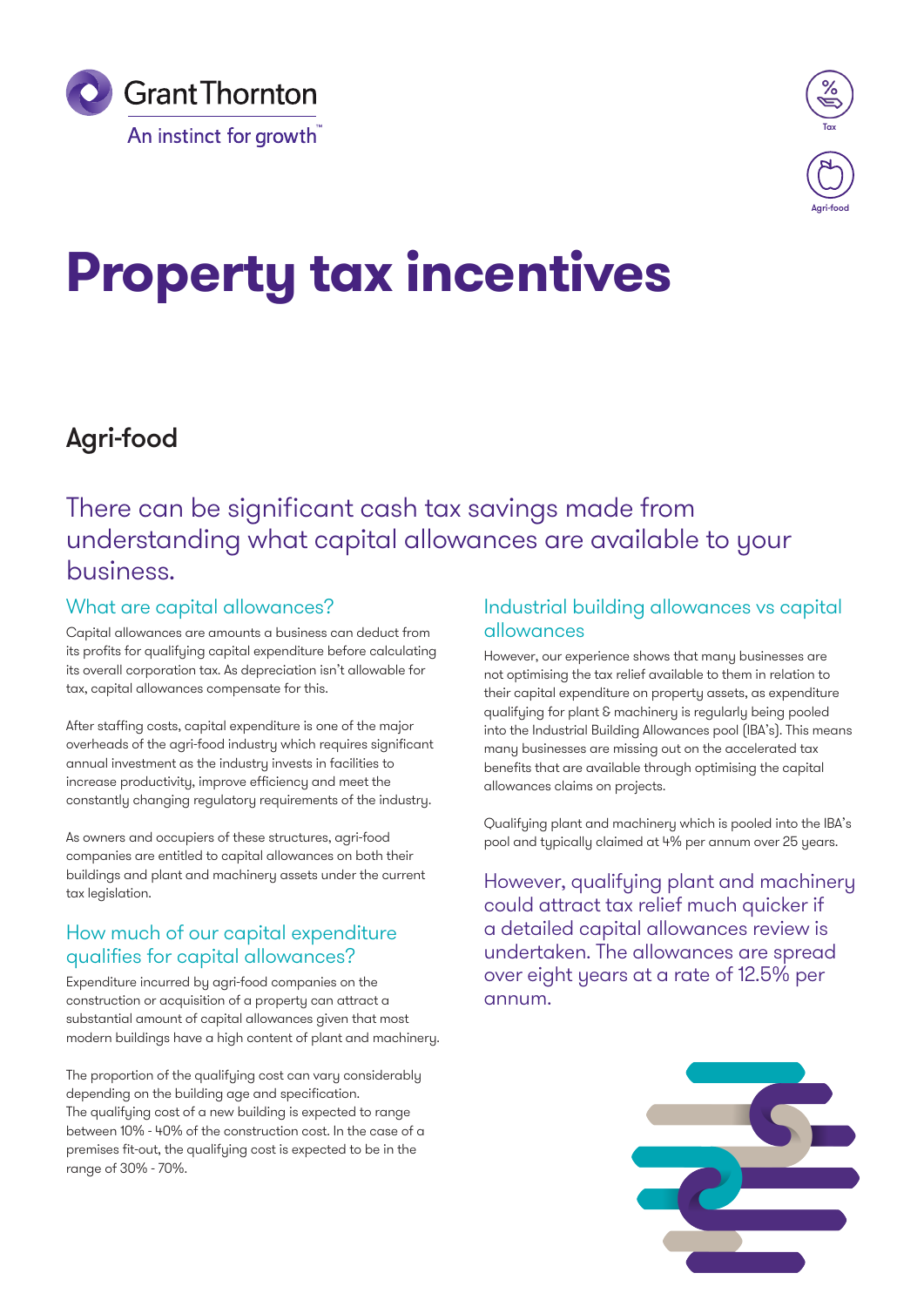



Our capital allowances team provided a detailed review of a new state of the art food processing facility with a development cost of circa €2 million.

By undertaking a reclassification of expenditure, our client was able to benefit from tax savings in excess of €200,000.

## Accelerated Capital Allowances (ACA)

The Accelerated Capital Allowance (ACA) is applicable to energy efficient equipment. ACA is based on the existing capital allowances tax structure or wear and tear allowance, for plants and machinery. Claiming the ACA is carried out the same way as for the standard capital allowances.

Organisations who invest in eligible energy efficient capital equipment can deduct the full cost of the equipment from their profits in the year of purchase. This reduces the taxable profit in year one by the full cost of the equipment.

With the growth in the development of anaerobic digesters, there is scope to include these costs within this scheme. We can help guide you through the certification process which can make you eligible to claim these ACA's.

### How can we help?

Grant Thornton's specialist capital allowances team can ensure your tax relief claims are both optimised and professionally managed.

Our advice compliments business planning, business change and business as usual activities, improving the bottom line and helping you unlock business opportunities.

#### **Tax compliance support**

The provision of specialist capital allowances input and support your tax teams and retained tax advisors.

#### **Transaction support**

Providing capital allowances advisory support during the legal due diligence process, particularly in relation to occupational leases, landlord contributions, purchases and disposals.

#### **Project and development support**

Preparation of capital allowances claims for property developments, refurbishments and fitting out projects.

#### **Strategic consulting**

Implementation of capital allowances strategies including the development, design and delivery of capital allowances systems and processes for clients with large capital expenditure programmes across multiple locations.

#### **Historic capital expenditure audits**

Analysis of historic capital expenditure and capital allowances claims including the identification and retrospective recovery of unclaimed tax relief.

#### **ACA planning**

Assisting trading companies to invest in qualifying energy efficient technologies for their business.

#### **Revenue negotiation**

Undertaking all necessary negotiations to reach a successful conclusion to the submitted capital allowances claims.